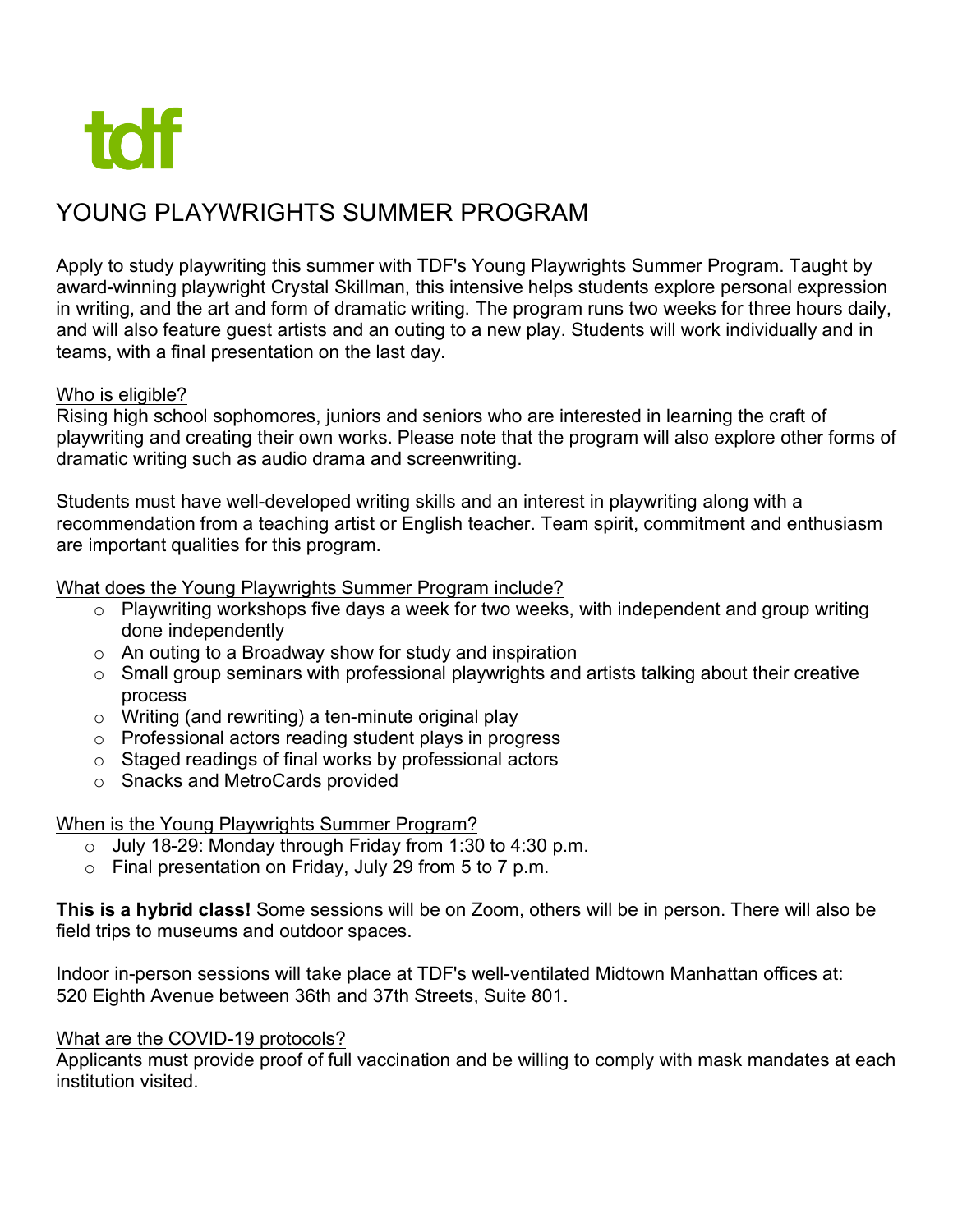How do I apply? Please fill out the application below. Note that you will also need to submit a teacher recommendation.



# YOUNG PLAYWRIGHTS SUMMER PROGRAM

| Name:                                                                          |  |  |  |  |  |
|--------------------------------------------------------------------------------|--|--|--|--|--|
| School:                                                                        |  |  |  |  |  |
| Grade in September:                                                            |  |  |  |  |  |
| Home address:                                                                  |  |  |  |  |  |
| Borough:                                                                       |  |  |  |  |  |
| E-mail:<br><u> 1980 - Johann Barbara, martxa alemaniar amerikan basar da a</u> |  |  |  |  |  |
| Phone number:                                                                  |  |  |  |  |  |
|                                                                                |  |  |  |  |  |
| Young Playwrights Teacher (if applicable):                                     |  |  |  |  |  |
| Young Playwrights Teaching Artist (if applicable):                             |  |  |  |  |  |
|                                                                                |  |  |  |  |  |
| Parent/Guardian name:                                                          |  |  |  |  |  |
| Parent/Guardian home telephone:                                                |  |  |  |  |  |
| Parent/Guardian cell phone:                                                    |  |  |  |  |  |
| Parent/Guardian address:                                                       |  |  |  |  |  |
| Parent/Guardian e-mail:                                                        |  |  |  |  |  |

Please include the following with your application:

- 1. Essay prompt: Please answer the question: Why tell stories?
- 2. Playwriting: a three-page sample from a play you created
- 3. One recommendation letter (form attached) from your English teacher or Young Playwrights Residency Teaching Artist

Return applications by June 30 via e-mail to gingerb@tdf.org or snail mail to:

TDF c/o Education Department Young Playwrights Summer Program 520 Eighth Avenue, Suite 801 NY, NY 10018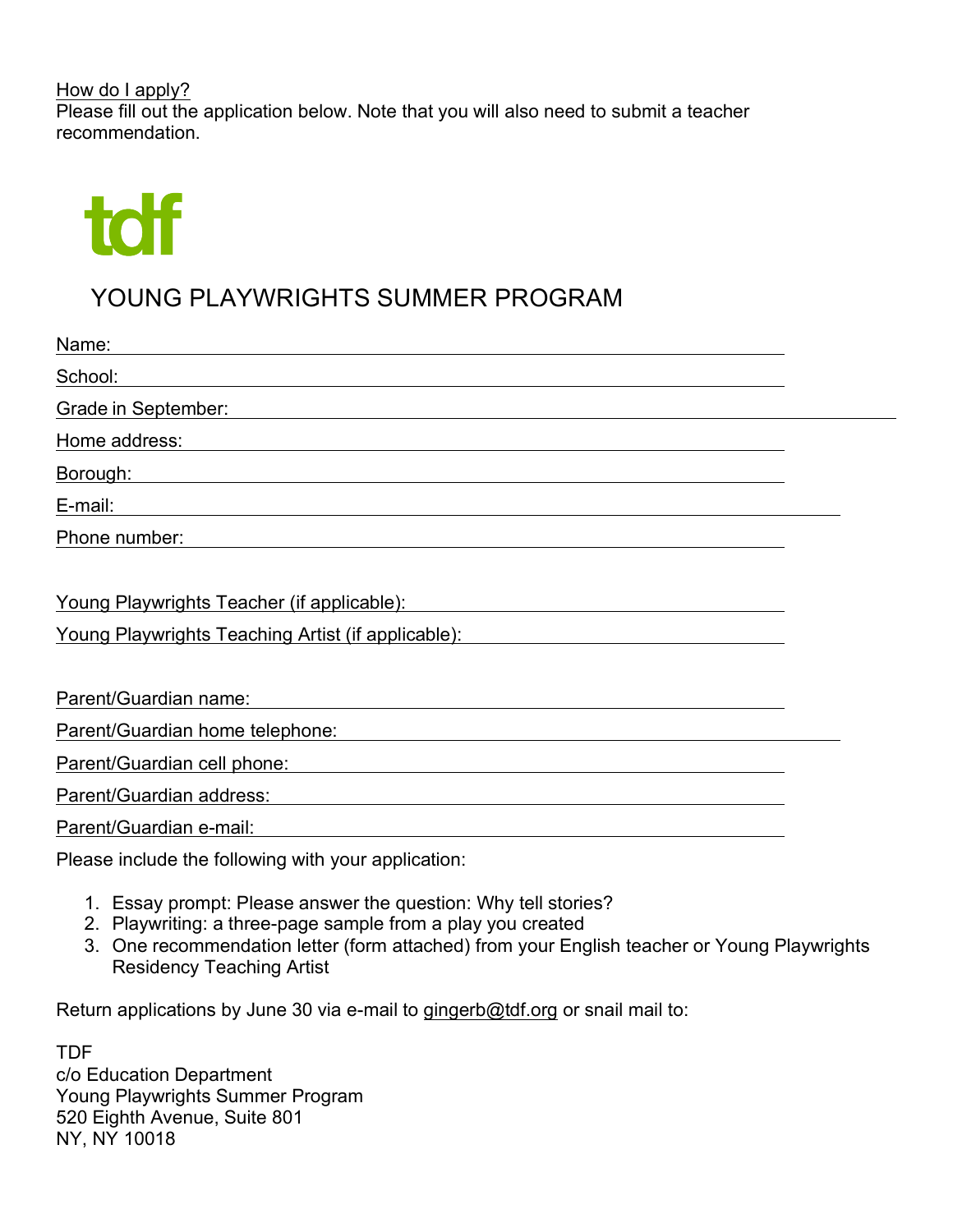#### Student Contract:

The success of the program lies in your understanding of what is expected of you and your willingness to accept the terms and conditions of this contract.

YOUR RESPONSIBILITIES ARE AS FOLLOWS:

#### **I. Attendance**

- The classes. You must attend EVERY class and arrive on time or early. A great deal of time and effort is spent on organizing and arranging each session.
- Direct and timely communication. This may include attending any meetings concerning the program held by your teaching artist, responding promptly to phone calls and/or e-mails by either your teacher or from TDF, and informing us of any issues or conflicts. We at TDF feel that there are no problems we cannot solve if given enough time. Acting responsibly is the best way of showing your commitment to the program.
- Attending performances. Tickets are bought for you to attend a Broadway show. You are expected to attend with the group.

#### **II. Writing**

- You must complete and work on writing as assigned, including all homework assignments.
- You must adhere to deadlines set by the teaching artist and TDF.
- You will complete a 10-minute play by the end of the intensive.

#### Student Commitment

I have thoroughly read and discussed the terms of this contract with my parent/guardian. I accept the Young Playwrights Summer Program with the understanding that:

- The program requires my attendance at each scheduled class as well as in-depth involvement in the writing and classwork.
- It is my responsibility to cooperate fully with the teaching artist and TDF and to respond promptly to communications.

\_\_\_\_\_\_\_\_\_\_\_\_\_\_\_\_\_\_\_\_\_\_\_\_\_\_\_ \_\_\_\_\_\_\_\_\_\_\_\_\_\_\_\_\_\_\_\_\_\_\_\_\_ \_\_\_\_\_\_\_\_\_\_\_\_

(Student's name - please print) (Student's signature) (Date)

### **Ginger Bartkoski Meagher**

Director of TDF Education Programs TDF 520 Eighth Avenue, Suite 801 New York, New York 10018-6507 T: 212.912.9770 ext. \*331 gingerb@tdf.org tdf.org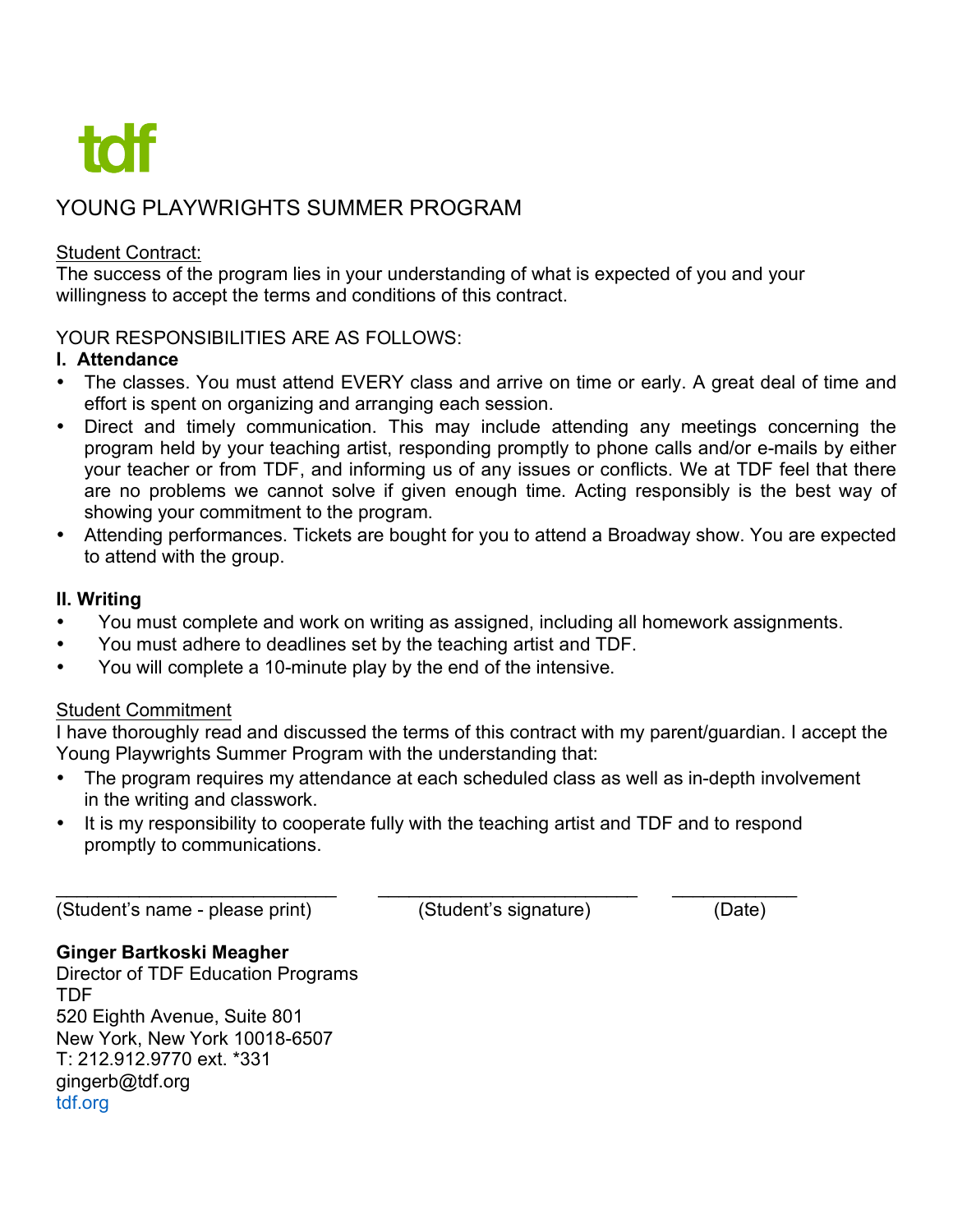

#### Commitment of Parent or Guardian

I have thoroughly read and discussed the terms of this contract with my child. I fully support my child's involvement in this program with the understanding that my child:

- Will be required to attend every class.
- Will be responsible for meeting deadlines and keeping up with classwork.

I also understand that in permitting my child to apply to the program, I give TDF permission to:

\_\_\_\_\_\_\_\_\_\_\_\_\_\_\_\_\_\_\_\_\_\_\_\_\_ \_\_\_\_\_\_\_\_\_\_\_\_\_\_\_\_\_\_\_\_\_\_\_\_\_\_ \_\_\_\_\_\_\_\_\_\_\_\_

- Select the shows that my child is taken to see. In doing so, I am entrusting TDF with the responsibility of selecting shows that have artistic and educational value. I understand that some shows may have sophisticated and adult content.
- Determine the practicality and safety of approving an outing in case of inclement weather.
- Use any photos that may be taken of my child or quotes for publicity and fundraising purposes.

(Parent's/Guardian's name – print) (Parent's/Guardian's signature) (Date)

**Ginger Bartkoski Meagher** Director of TDF Education Programs TDF 520 Eighth Avenue, Suite 801 New York, New York 10018-6507 T: 212.912.9770 Ext. \*331 gingerb@tdf.org tdf.org

# **Applications due JUNE 30**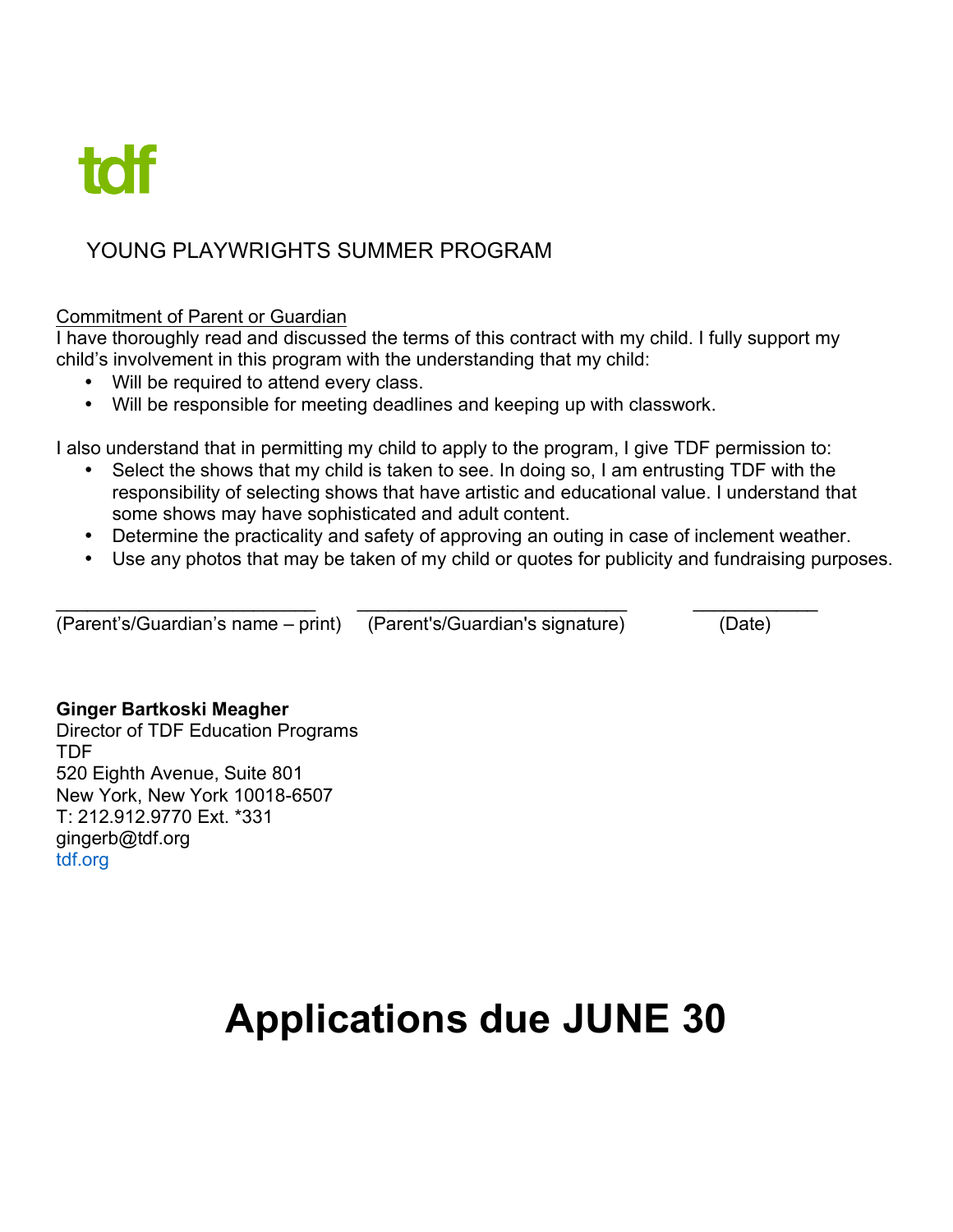

Dear teacher,

Attached please find a student application for TDF's prestigious Young Playwrights Summer Program. If your student is selected for this program, the student will participate in:

- o Playwriting workshops five days a week for two weeks, with independent and group writing done independently
- o An outing to a Broadway show for study and inspiration
- o Small group seminars with professional playwrights and artists about their creative process
- $\circ$  Writing (and rewriting) a ten-minute original play
- o Professional actors reading student plays in progress
- o Staged readings of final works by professional actors

To help us determine which students best qualify for this wonderful opportunity, we ask that you fill out the attached recommendation form and return it in a sealed envelope to the student who requested it.

Thank you for your time and consideration. We appreciate your efforts on behalf of this candidate.

#### **Ginger Bartkoski Meagher**

Director of TDF Education Programs TDF 520 Eighth Avenue, Suite 801 New York, New York 10018-6507 T: 212.912.9770 ext. \*331 gingerb@tdf.org tdf.org